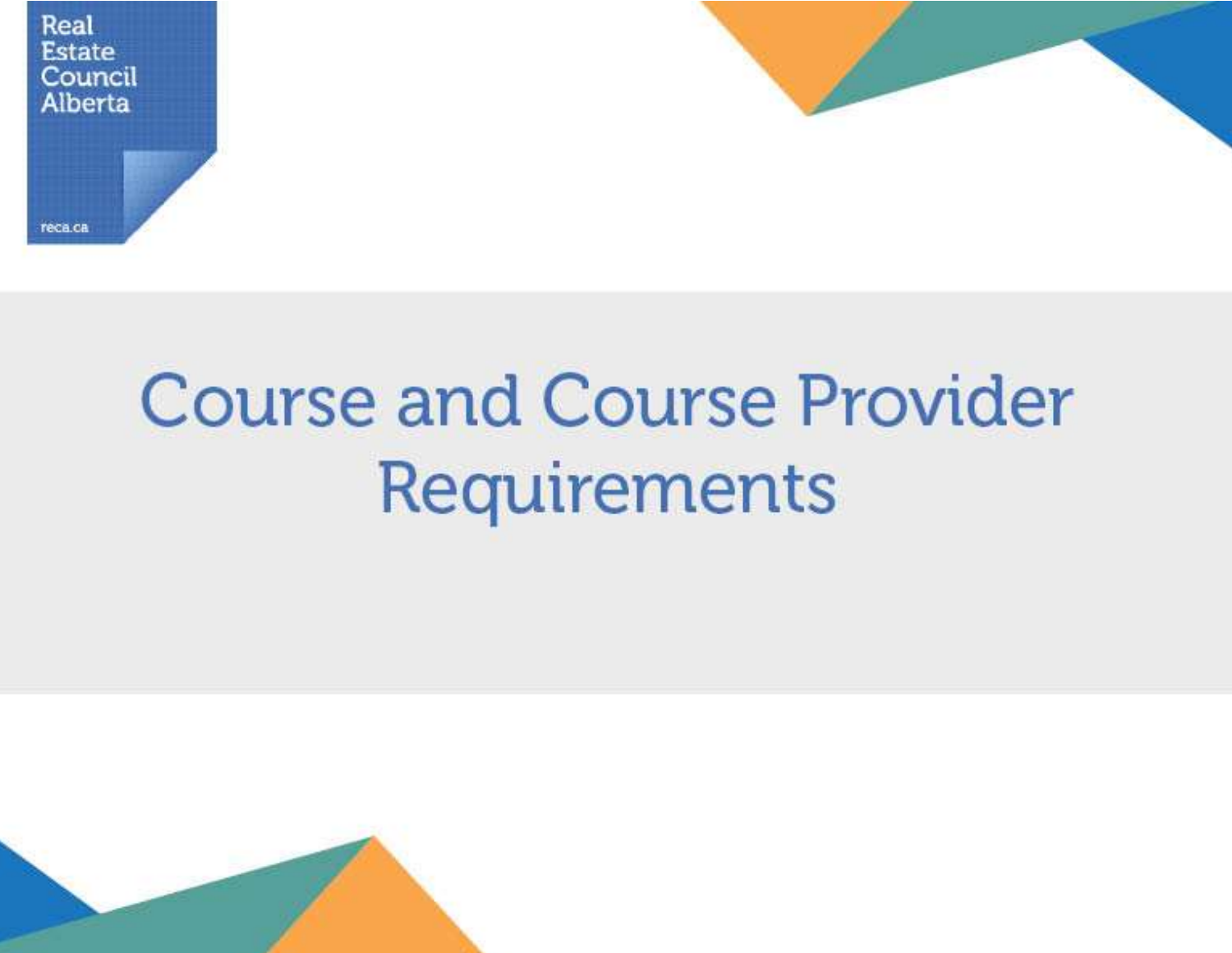## Applications Requirements

Course provider application that attests they meet and will meet all Course and Course Provider Requirements.

The application must include:

| For eLearning Courses                                                                                                                                                                                               | For Physical or Virtual<br><b>Classroom Courses</b>                                                                                                                                                                                                                                                                                                                                                                                         | <b>For Combination Courses</b>                                                                                                                                                                                                                                                                                                                                                                                                                                                                                     |
|---------------------------------------------------------------------------------------------------------------------------------------------------------------------------------------------------------------------|---------------------------------------------------------------------------------------------------------------------------------------------------------------------------------------------------------------------------------------------------------------------------------------------------------------------------------------------------------------------------------------------------------------------------------------------|--------------------------------------------------------------------------------------------------------------------------------------------------------------------------------------------------------------------------------------------------------------------------------------------------------------------------------------------------------------------------------------------------------------------------------------------------------------------------------------------------------------------|
| Syllabus, Course Outline, and<br>$\bullet$<br>document describing the alignment<br>with the Learning Outcomes<br>prescribed by the Industry Councils<br>Access to eLearning course eBook or<br>$\bullet$<br>eManual | Syllabus, Course Outline, and<br>document describing the alignment<br>with the Learning Outcomes<br>prescribed by the Industry Councils<br>Instructor materials (e.g., lesson<br>plans, presentations and other<br>materials used to support the<br>instructor)<br>Copy or access to classroom and<br>course assessments, manual, and<br>education materials provided to<br>learners<br>The Course Provider's Instructor<br>Code of Conduct | Syllabus, Course Outline, and<br>document describing the alignment<br>with the Learning Outcomes<br>prescribed by the Industry Councils<br>Instructor materials (e.g., lesson plans,<br>$\bullet$<br>presentations)<br>Copy or access to manual<br>$\bullet$<br>Copy or access to classroom and<br>course assessments, manual, and<br>education materials provided to<br>learners or eBook /eManual<br>The Course Provider's Instructor<br>$\bullet$<br>Code of Conduct<br>Access to eLearning course<br>$\bullet$ |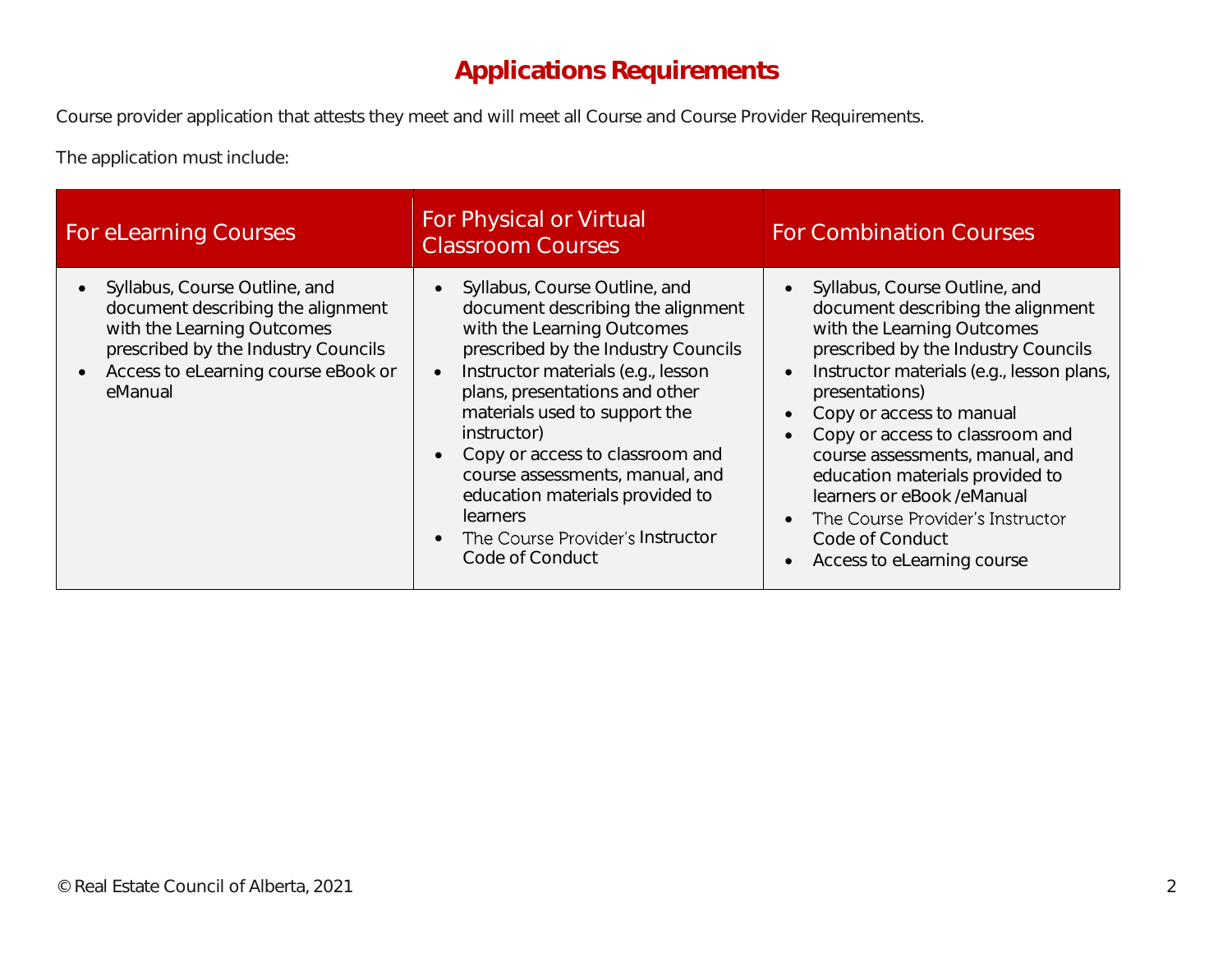# Course Requirements

#### Part 1 - Course Design Requirements

| <b>Course Requirements</b>                                                                                                       | Supporting Documentation to be Maintained on File                                                                                                                                                                                                                                                                                                                                                                                |
|----------------------------------------------------------------------------------------------------------------------------------|----------------------------------------------------------------------------------------------------------------------------------------------------------------------------------------------------------------------------------------------------------------------------------------------------------------------------------------------------------------------------------------------------------------------------------|
| 1. Course Learning Outcomes align with the corresponding                                                                         | Relevant documentation is provided during the application                                                                                                                                                                                                                                                                                                                                                                        |
| Competency Profile and Learning Outcomes prescribed by                                                                           | $\bullet$                                                                                                                                                                                                                                                                                                                                                                                                                        |
| <b>Industry Councils</b>                                                                                                         | process.                                                                                                                                                                                                                                                                                                                                                                                                                         |
| 2. The course design and activities relate directly to the                                                                       | Detailed course outline and lesson plans, or eLearning                                                                                                                                                                                                                                                                                                                                                                           |
| Competency Profile Learning Outcomes.                                                                                            | storyboard                                                                                                                                                                                                                                                                                                                                                                                                                       |
| 3. Courses must respect Human Rights and accommodate<br>persons with disabilities as set out by the Alberta Human<br>Rights Act. | Documentation of the Course Provider's policy supporting<br>persons with disabilities and the corresponding course design<br>and delivery learner accommodations<br>Documentation of the Course Provider's policy supporting<br>Human Rights<br>Documentation that Course material uses examples that<br>$\bullet$<br>reflect diverse populations and uses inclusive language<br>(especially within case scenarios and examples) |

#### Part 2 - Course Delivery Requirements

| <b>Course Delivery Requirements</b>                                                                                               | Supporting Documentation to be Maintained on File                                                                                                                                                                                                                         |
|-----------------------------------------------------------------------------------------------------------------------------------|---------------------------------------------------------------------------------------------------------------------------------------------------------------------------------------------------------------------------------------------------------------------------|
| Instructors are provided with support materials that<br>indicate how to deliver course content and evaluate<br>learning outcomes. | Instructor Guide that includes a lesson plan template that at<br>minimum contains the following:<br>• Course and Lesson title<br>Specific Learning Outcome(s): referenced from the Industry<br>Council Competency Profile (including Specific Learning<br>Outcome number) |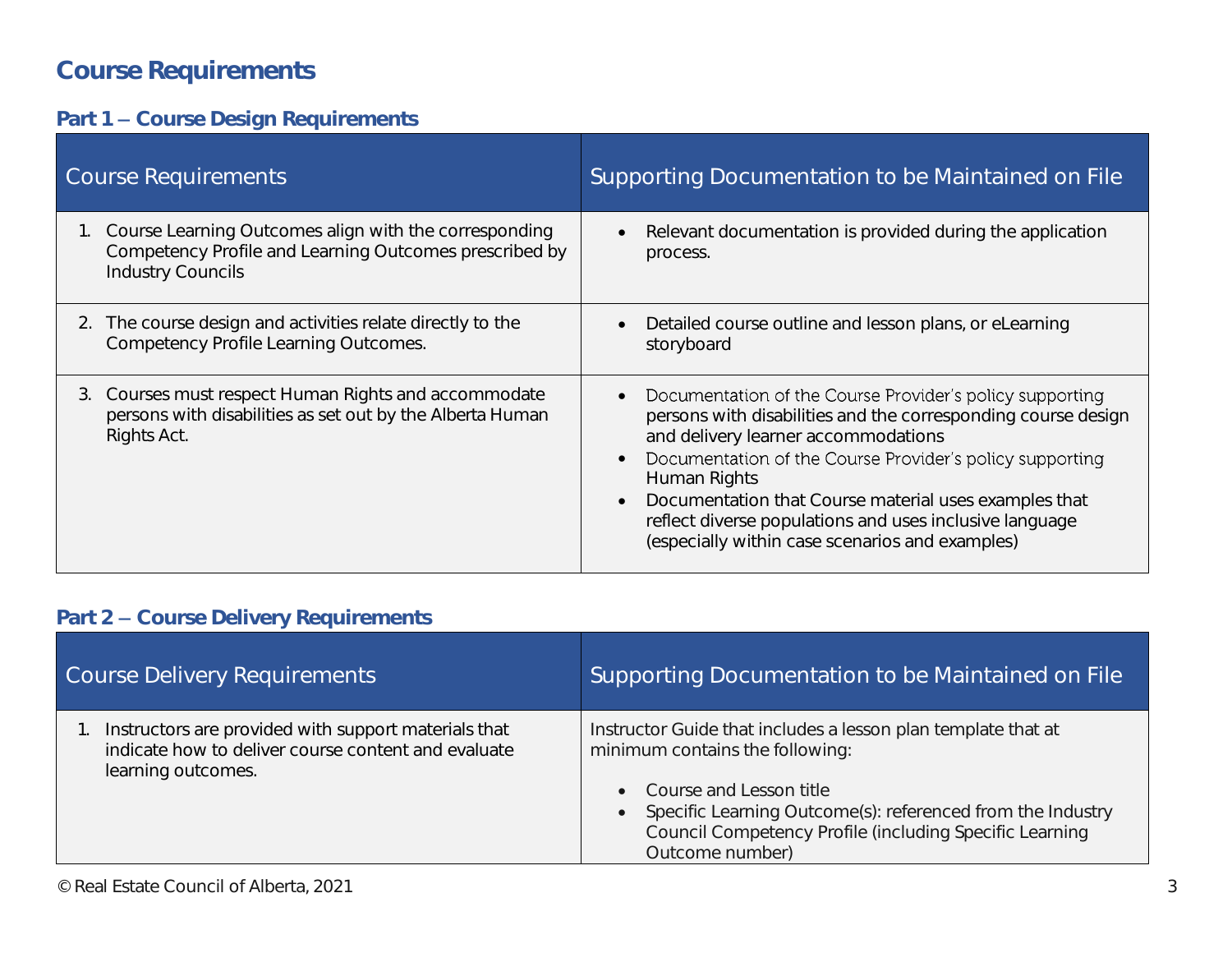|                                                                                                        | Resources (Instructor and Learner; includes course material<br>$\bullet$<br>reference)<br><b>Activity Description(s)</b><br>$\bullet$<br>Time estimates for presentation, activities, and assessment(s)<br>$\bullet$<br>Vocabulary<br><b>Learner Accommodations</b><br>Assessment (formative / summative as applicable) |
|--------------------------------------------------------------------------------------------------------|-------------------------------------------------------------------------------------------------------------------------------------------------------------------------------------------------------------------------------------------------------------------------------------------------------------------------|
| 2. For classroom courses (physical and virtual), the instructor<br>facilitates the course as designed. | • Onboarding process<br>Instructor audit plan<br>$\bullet$<br>Instructors audit schedule, audit results, and improvement<br>$\bullet$<br>feedback                                                                                                                                                                       |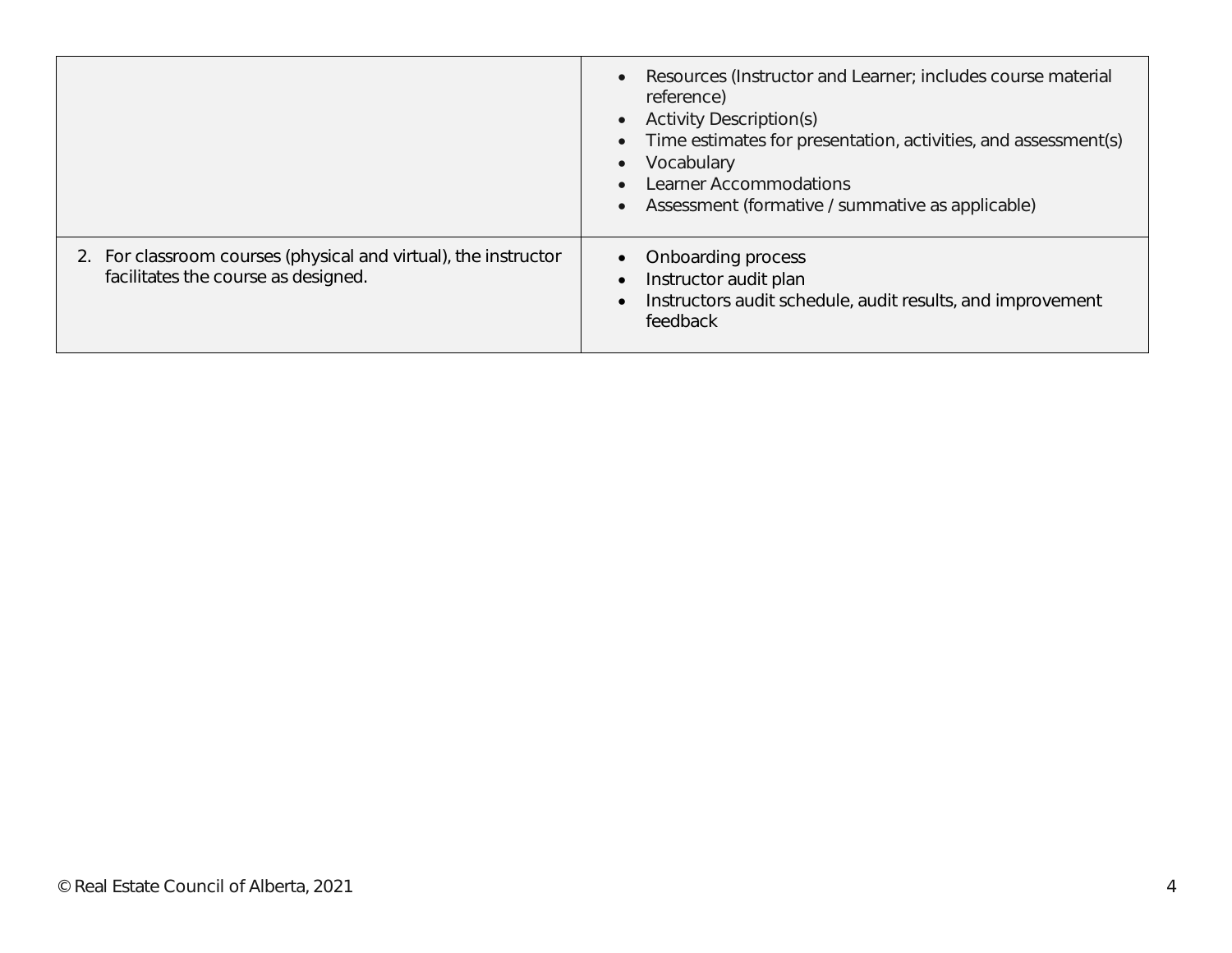### Course Provider Requirements

Industry Councils may waive course provider requirements where circumstances warrant.

Part 1 - Infrastructure

| Infrastructure Requirements                                                                                                                                                                       | Supporting Documentation to be Maintained on File                                                                                                                                                                                                                                                                                                                         |
|---------------------------------------------------------------------------------------------------------------------------------------------------------------------------------------------------|---------------------------------------------------------------------------------------------------------------------------------------------------------------------------------------------------------------------------------------------------------------------------------------------------------------------------------------------------------------------------|
| 1. Learning facilities must meet relevant provincial and/or<br>federal legislative requirements regarding building, fire,<br>health and safety, and accessibility for those with<br>disabilities. | Statement of compliance with relevant provincial and/or<br>$\bullet$<br>federal legislative requirements regarding building, fire, health<br>and safety, and accessibility for those with disabilities<br>General liability insurance certificate<br>$\bullet$<br>Provider workplace accessibility policy<br>Emergency exit plans/postings                                |
| 2. Course Providers must have a secure, reliable, and<br>scalable course administration and delivery management<br>system.                                                                        | Detailed description of the Course Provider's LMS or equivalent<br>system features and how it meets the following requirements:<br>Enrolls learners<br>$\bullet$<br>Records learner contact and demographic information<br>$\bullet$<br>Tracks learner progression through course and programs<br>Records learner exam scores<br>Meets applicable privacy legislation     |
| 3. Course providers must consistently apply clear and<br>transparent guidelines to select, train, supervise, and<br>evaluate instructors.                                                         | Instructor resumes<br>$\bullet$<br>Instructors feedback summaries<br>$\bullet$<br>Course Provider instructor supervisor(s) qualifications<br>$\bullet$<br>Instructor job descriptions<br>$\bullet$<br>Instructor selection, orientation, supervision, and evaluation<br>$\bullet$<br>Course Provider policies<br>Contingency plans for Instructor supply (unavailability) |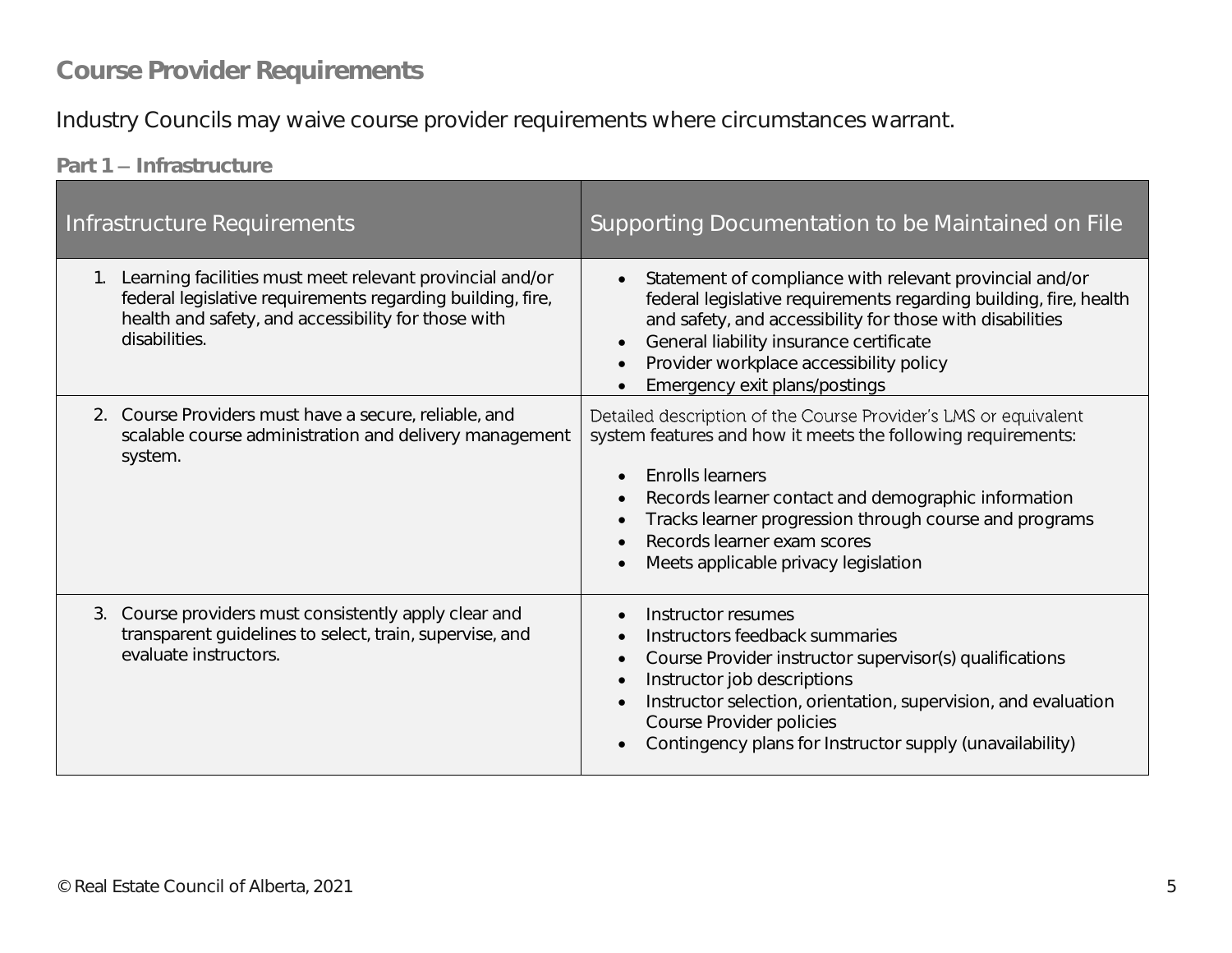| 4. Course Providers must have, and require instructors to<br>acknowledge and adhere to, a Code of Conduct<br>equivalent to RECA's Code of Conduct for Instructors                                                                                                       | All instructor contracts include a signed Instructors' Code of<br>$\bullet$<br>Conduct<br>Policies and Procedures for the investigation and adjudication<br>$\bullet$<br>of Code of Conduct breach allegations<br>Investigation and adjudication case files for complaints<br>$\bullet$<br>alleging breaches to the Code of Conduct |
|-------------------------------------------------------------------------------------------------------------------------------------------------------------------------------------------------------------------------------------------------------------------------|-------------------------------------------------------------------------------------------------------------------------------------------------------------------------------------------------------------------------------------------------------------------------------------------------------------------------------------|
| 5. Instructors must have strong subject matter knowledge,<br>the applicable license, and a minimum 2 years of<br>experience. Lawyers, accountants, and other<br>professionals may instruct portions of courses that fall<br>under their scope of professional practice. | Instructor resume and documentation of relevant license(s),<br>$\bullet$<br>history, and applicable work experience                                                                                                                                                                                                                 |

#### Part 2 - Course Marketing Materials

| <b>Course Marketing Materials</b>                                                                                                                                           | Supporting Documentation to be Maintained on File                                                                                                                                                                                                                                                                                                                                                                                                                                                                                                                                                                                                                                                               |
|-----------------------------------------------------------------------------------------------------------------------------------------------------------------------------|-----------------------------------------------------------------------------------------------------------------------------------------------------------------------------------------------------------------------------------------------------------------------------------------------------------------------------------------------------------------------------------------------------------------------------------------------------------------------------------------------------------------------------------------------------------------------------------------------------------------------------------------------------------------------------------------------------------------|
| 1. Course marketing materials are transparent, complete,<br>and enable learners to make informed decisions<br>regarding selecting a course to meet their education<br>goals | Course overviews must indicate:<br>Learners must first meet RECA's eligibility requirements<br>Target audience<br>$\bullet$<br>Pre-requisites<br>$\bullet$<br>Class schedule (where applicable)<br>$\bullet$<br>Duration (Time required in class/online and for additional work<br>or study)<br>Course fees and all other required expenses to be incurred by<br>the learner<br>Completion requirements<br>$\bullet$<br>Learners will need to successfully complete RECA<br>examinations to become licensed<br>Language of instruction is English<br>$\bullet$<br>Licensing education requirements fulfilled by the course or<br>$\bullet$<br>program<br>Course overview and other course advertising materials |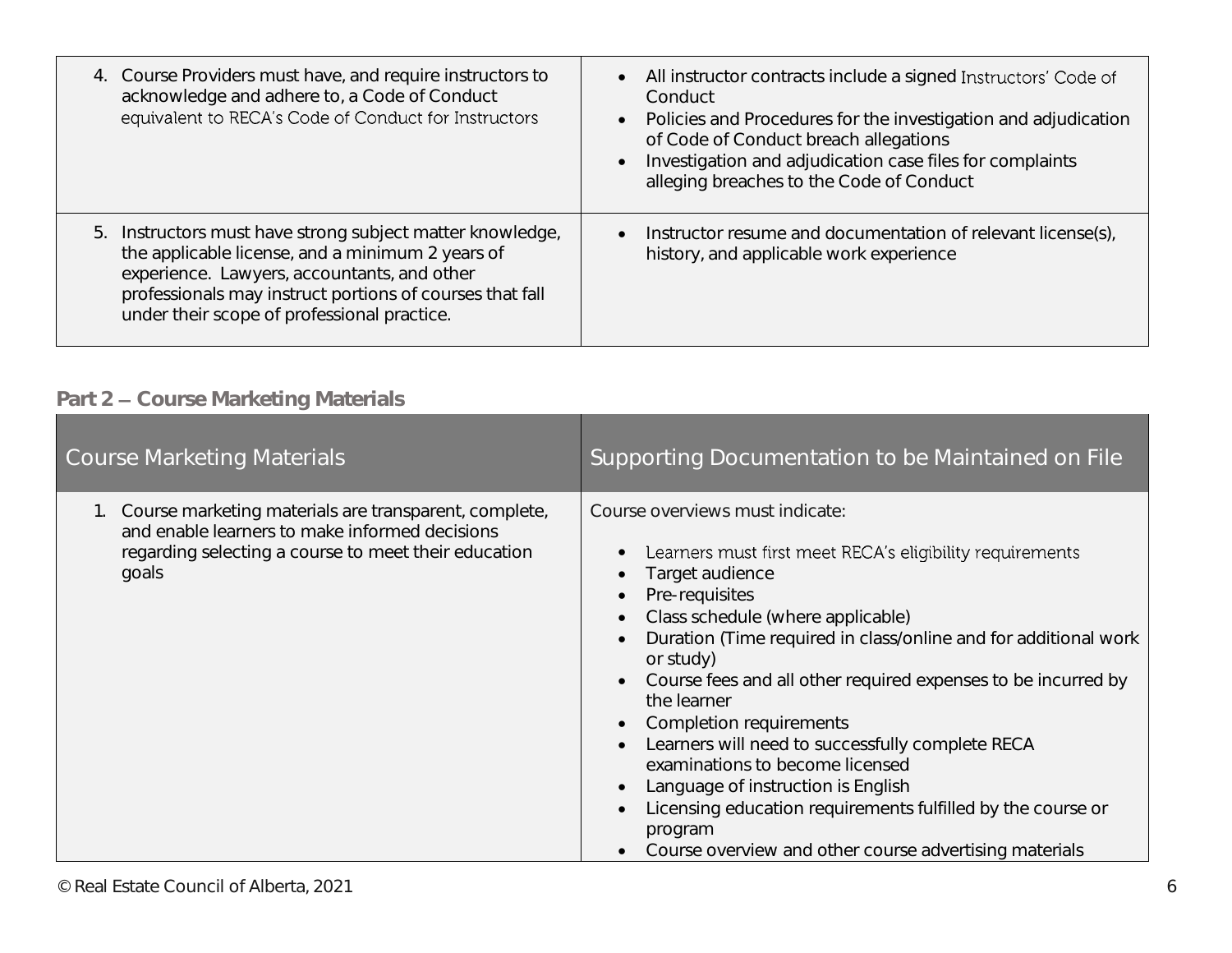#### Part 3 - Course Enrollment Process

| <b>Course Enrollment Process</b>                                                                                                                                                                                           | Supporting Documentation to be Maintained on File                                                                                                                                                                                                                                                                                                                                                                                                                                                                                                                                                                                                                                                                                |
|----------------------------------------------------------------------------------------------------------------------------------------------------------------------------------------------------------------------------|----------------------------------------------------------------------------------------------------------------------------------------------------------------------------------------------------------------------------------------------------------------------------------------------------------------------------------------------------------------------------------------------------------------------------------------------------------------------------------------------------------------------------------------------------------------------------------------------------------------------------------------------------------------------------------------------------------------------------------|
| 1. Course Providers require that learners agree to abide by<br>RECA's Education Code of Conduct for Learners upon<br>enrolling in a course.                                                                                | Documentation showing the learner has agreed to abide<br>$\bullet$<br>RECA's Education Code of Conduct for Learners                                                                                                                                                                                                                                                                                                                                                                                                                                                                                                                                                                                                              |
| 2. When a learner seeks a recognized course for licensing<br>purposes, Course Providers may only enroll learners who<br>have met RECA's age, identity, and ability to study and<br>work in Canada eligibility requirements | For learners wishing to be licensed:<br>$\bullet$<br>Document from RECA confirming the learners has met the<br>Industry Council's eligibility requirement, or<br>For learners who do not wish to be licensed:<br>Document with learner's signature acknowledging they are<br>unable to use the course to meet licensing education<br>requirements, the Course Providers will not confirm their<br>preparation to RECA, and they will not be able to write RECA's<br>pre-licensing exams if the learner does not meet RECA's<br>eligibility requirements.                                                                                                                                                                         |
| Providers may only enroll learners who have completed<br>3.<br>a high school education and are proficient in the English<br>language when taking the course for licensing purposes.                                        | Policy describing the process the Course Provider follows to<br>$\bullet$<br>review the learner's education history and English Language<br>Proficiency.<br>For learners wishing to be licensed:<br>$\bullet$<br>Documentation that demonstrates the learner has completed<br>high school education or equivalent education and they have<br>proficiency in the English language, or<br>For learners not wishing to be licensed:<br>$\bullet$<br>Document with learner's signature acknowledging they are<br>unable to use the course to meet licensing education<br>requirements, the Course Providers will not confirm their<br>preparation to RECA, and they will not be able to write the<br>Provincial Qualification Exams. |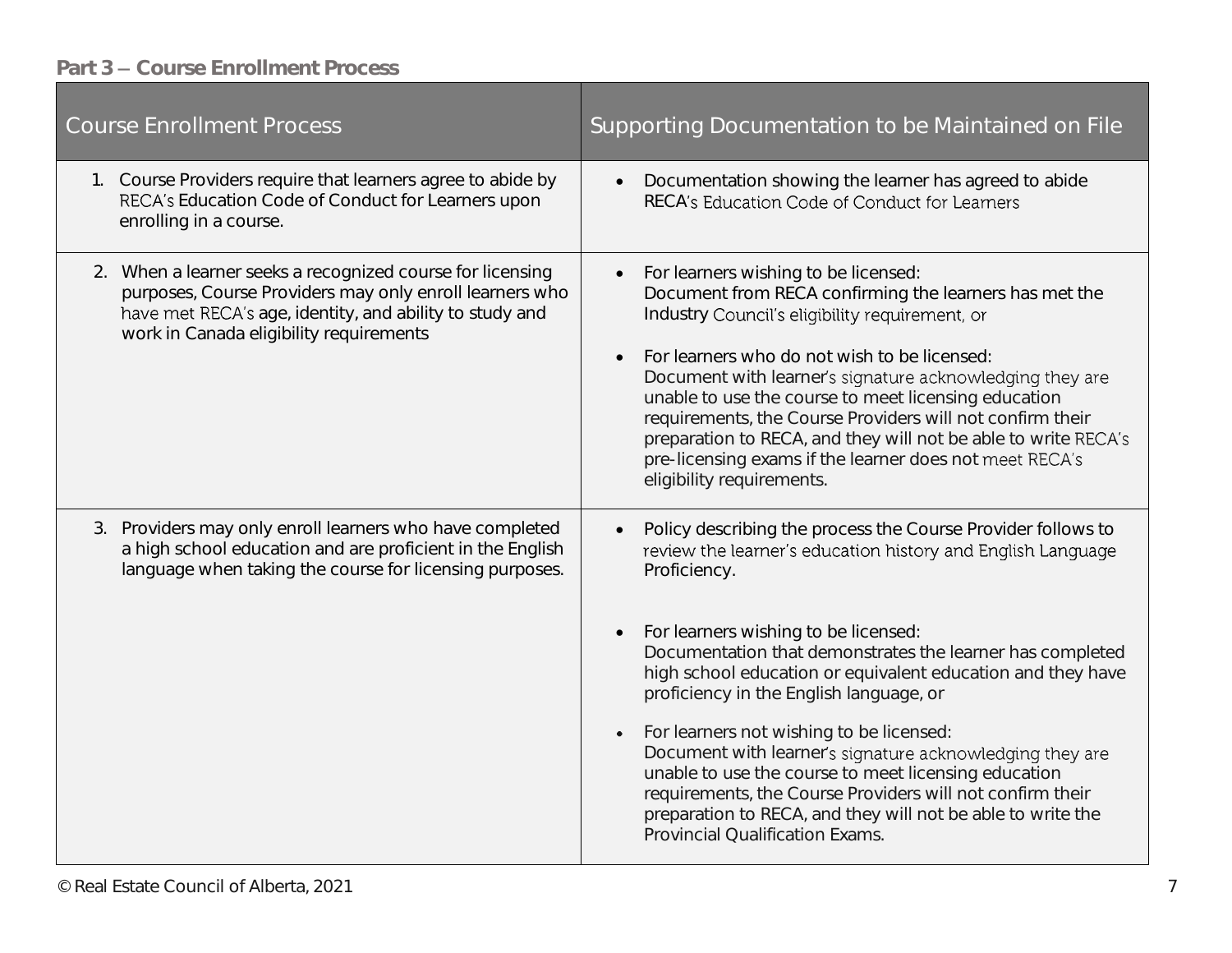# Part 4 - Record Keeping and Reporting Requirements

| Record Keeping and Reporting Requirements                                                                                                                                                                                                                                                                                                                                                                                                                                                     | Supporting Documentation to be Maintained on File                                                                                                                                                                                                                                                                                                                                                                                                                                                                                                                                                                                                                                                       |
|-----------------------------------------------------------------------------------------------------------------------------------------------------------------------------------------------------------------------------------------------------------------------------------------------------------------------------------------------------------------------------------------------------------------------------------------------------------------------------------------------|---------------------------------------------------------------------------------------------------------------------------------------------------------------------------------------------------------------------------------------------------------------------------------------------------------------------------------------------------------------------------------------------------------------------------------------------------------------------------------------------------------------------------------------------------------------------------------------------------------------------------------------------------------------------------------------------------------|
| 1. Course Providers must maintain accurate, up-to-date, and<br>comprehensive approved course development and delivery<br>records (including initial detailed course design documents<br>and subsequent course updates/changes).                                                                                                                                                                                                                                                               | Initial course syllabus<br>Summary of course changes<br>Updated master course outline<br>$\bullet$<br>Revised course materials<br>Record of substantive change recognition by the applicable<br><b>Industry Council</b>                                                                                                                                                                                                                                                                                                                                                                                                                                                                                 |
| 2. Course Providers must address learner requests for<br>assistance with technical issues, subject matter questions,<br>and course provision complaints in a timely manner.                                                                                                                                                                                                                                                                                                                   | Documentation that is readily available to learners that<br>describes the Provider's contact information, including a<br>telephone number and email address, must be clearly available<br>on the Provider's website and other course marketing<br>materials (e.g., "contact us" or customer service contact<br>information)<br>Provider's described complaints process must be easily<br>accessible.<br>Provider must document all learner (and instructor)<br>complaints and their resolution. This documentation must be<br>maintained for the minimum of 3 years<br>Learner Service policy<br>$\bullet$<br>Learner Support Representative (LSR) job descriptions<br>Complaints policy and procedures |
| 3. Course Providers must submit course statistics and reports<br>for each course offering within 30 business days of the end<br>of the course or every 6 months if the course is an<br>asynchronous eLearning course. This includes:<br>• Learner demographic data per course<br>• List of names and marks of learners who completed the<br>course.<br>• Course completion rate (i.e., number of learners who<br>complete the course/total number of learners who<br>enrolled in the course). |                                                                                                                                                                                                                                                                                                                                                                                                                                                                                                                                                                                                                                                                                                         |